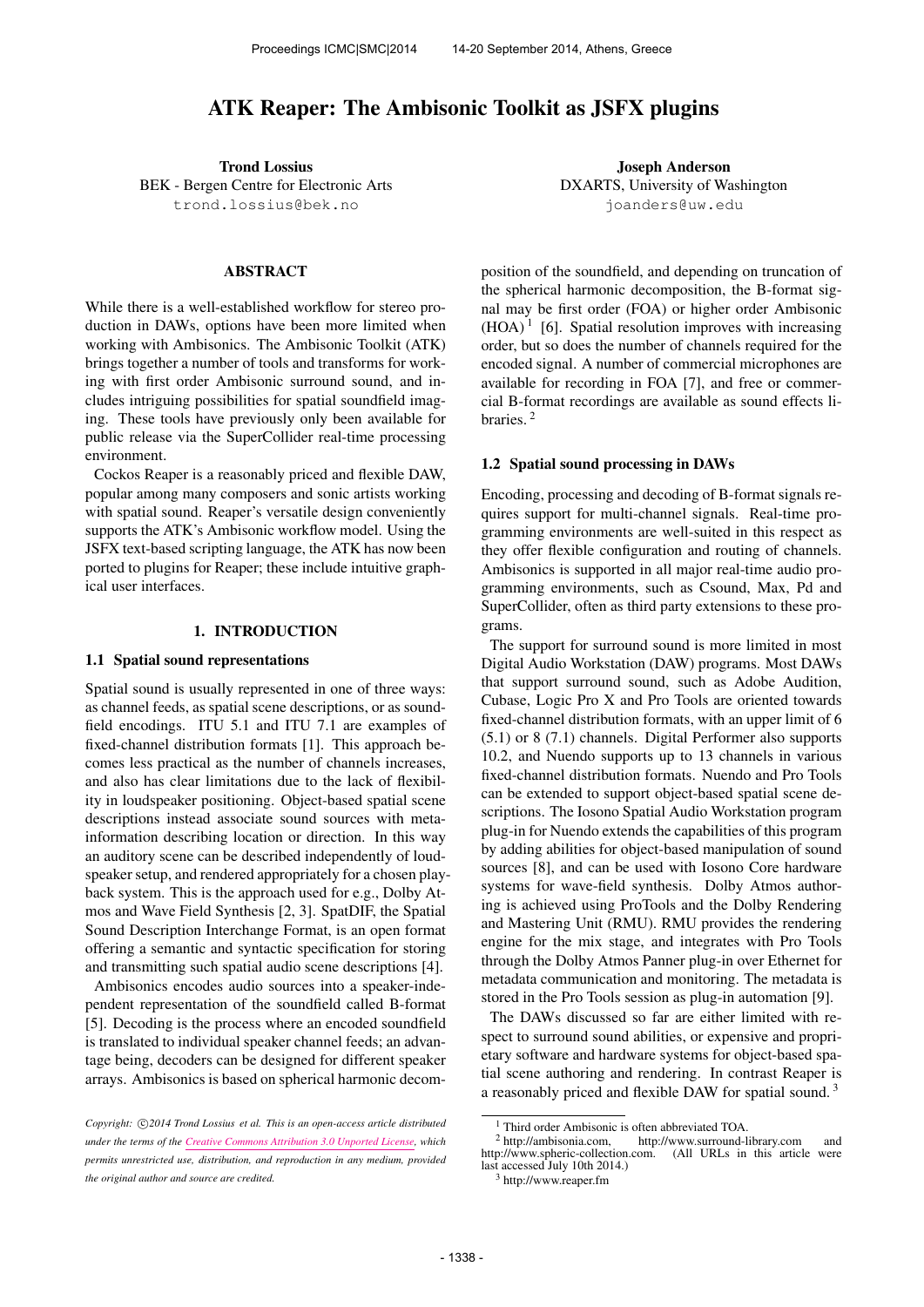Supporting tracks of up to 64 channels, <sup>4</sup> it is exceptionally open-ended with respect to routing of both channels and tracks. All standard fixed-channel surround sound configurations are supported, and the included *ReaSurround* panning plugin caters for non-standard speaker configurations [10]. Flexible routing makes Reaper well-suited for Ambisonics; it is a preferred DAW for many composers within the Ambisonic community. <sup>5</sup> Additionally, Reaper's *FX Chains* feature conveniently allows plugin chains to be saved as presets.

### 1.3 Plugins for Ambisonic processing

In recent years a number of plugins have emerged for Ambisonic processing. *WigWare* is a set of VST plugins for Mac and Windows that includes FOA and HOA panners and decoders for regular and irregular speaker layouts, as well as an FOA 3D reverb.<sup>6</sup> Courville has developed a suite of FOA,  $2<sup>nd</sup>$  order and TOA plugins<sup>7</sup>. These include encoding and decoding, rotations, reverb, and additional convenient utilities. Additionally encoders and decoders for 5<sup>th</sup> order pantophonic<sup>8</sup> are also available. Unfortunately, the plugins are developed using SonicBirth<sup>9</sup>, and due to the long halt in development of this framework, these plugins do not work reliably in all newer DAW versions. *ambiX* are cross-platform FOA, TOA and 5<sup>th</sup> order Ambisonic processors for encoding and decoding, including binaural decoding, as well as spatial transforms  $[11, 12]$ . These plugins use the ambiX encoded signal convention, ACN channel ordering with SN3D normalization [13], but also provides a conversions utility for other formats. They are accompanied by *mcfx*, a number of more general multichannel plugins for equalising, delay, gain adjustment and level metering [14]. *Flux Ircam Spat* wraps the Ircam Spatialisateur multiformat room acoustics simulation and localization software as AU and VST plugins for Mac and Windows [15]. Although this plugin mainly provides object-based scene descriptions, it can render the auralization as B-format. The *HARPEX* plugin for decoding FOA uses a spatial upsampling algorithm based on high angular resolution planewave expansion (HARPEX) in order to expand the smaller sweet spot of FOA to HOA extents [16]. Blue Ripple Sound offers a wide range of OSX and Windows VST plugins for TOA, <sup>10</sup> including encoders, transcoders and decoders, and a rich set of plugins for spatial filtering of the encoded signal. Moreover, TOA includes a HARPEX upsampler, facilitating FOA to TOA conversion via the HARPEX algorithm.

# 2. AMBISONIC TOOLKIT

The Ambisonic Toolkit (ATK) brings together a number of tools and transforms for working with Ambisonic surround sound [17]. Use is targeted towards the composer of acousmatic and experimental music. The intention is for the toolset to be both ergonomic and comprehensive, providing algorithms to creatively manipulate and synthesize Ambisonic soundfields.

By focusing on the problem of synthesising and processing soundfields, the tools are framed for the user to 'think Ambisonically'. The model of the ATK is a *sound-field sound-image* model rather than a sound-object sound-scene model. In addressing the holistic problem of creatively controlling a complete soundfield, the ATK allows and encourages the composer to think beyond the placement of sounds in a sound-space and instead attend to the impression and image of a soundfield. This is viewed to be the *idiomatic* approach for working with Ambisonic technique, leveraging the model the technology presents.

The ATK has existed in a variety of forms since 1998, beginning as a collection of Csound orchestras, and later as a set of privately distributed VST plugins. Development of the real-time ATK library for SuperCollider2 began in 2000, and in recent years ATK has primarily been distributed as a version for SuperCollider3 [17]. Some of the underlying ideas of ATK has also been incorporated into the Blue Ripple Sound TOA plugins.

## 2.1 Ambisonic Toolkit Paradigm

Figure 1 illustrates how the ATK separates the task of production work with Ambisonics into three distinct elements:

Author: Capture or synthesise an Ambisonic soundfield.

Image: Spatially filter an Ambisonic soundfield.

Monitor: Playback or render an Ambisonic soundfield.

In its most simple form, Ambisonics can be regarded as splitting the panning law into two separate parts: *encoding* (Authoring) and *decoding* (Monitoring), where final panning (*decoding*) is deferred to an actual loudspeaker array at the time of audition. The ATK considers Imaging (*transforming*) a soundfield to be an critical step; this is where the artist shapes and processes the soundfield in a coherent way which isn't easily available via the other models for working with spatial sound. Further details are discussed in section 4, below.

Many publicly distributed implementations of Ambisonics provide only *encoding* and *decoding*. While giving flexibility regarding final playback, failing to include *transformers* misses out the concept of *imaging* and fails to capitalise on the advantages of the *sound-field sound-image* paradigm intrinsic to Ambisonics.

### 3. ATK REAPER: DESIGN CONSIDERATIONS

### 3.1 Choice of plugin architecture

When porting ATK for use in a DAW environment the prime question is whether to implement plugins in C++ using plugin architectures such as  $VST$ <sup>11</sup> or AudioUnit

<sup>&</sup>lt;sup>4</sup> Suitable for 7<sup>th</sup> order HOA.

<sup>5</sup> [http://www.brucewiggins.co.uk/?page](http://www.brucewiggins.co.uk/?page_id=215) id=215

<sup>6</sup> [http://www.brucewiggins.co.uk/?page](http://www.brucewiggins.co.uk/?page_id=78) id=78

<sup>7</sup> <http://www.radio.uqam.ca/ambisonic/b2x.html>

<sup>8</sup> Horizontal only.

<sup>9</sup> <http://sonicbirth.com/>

<sup>10</sup> <http://www.blueripplesound.com/product-listings/pro-audio>

<sup>11</sup> <http://www.steinberg.net/en/company/developer.html>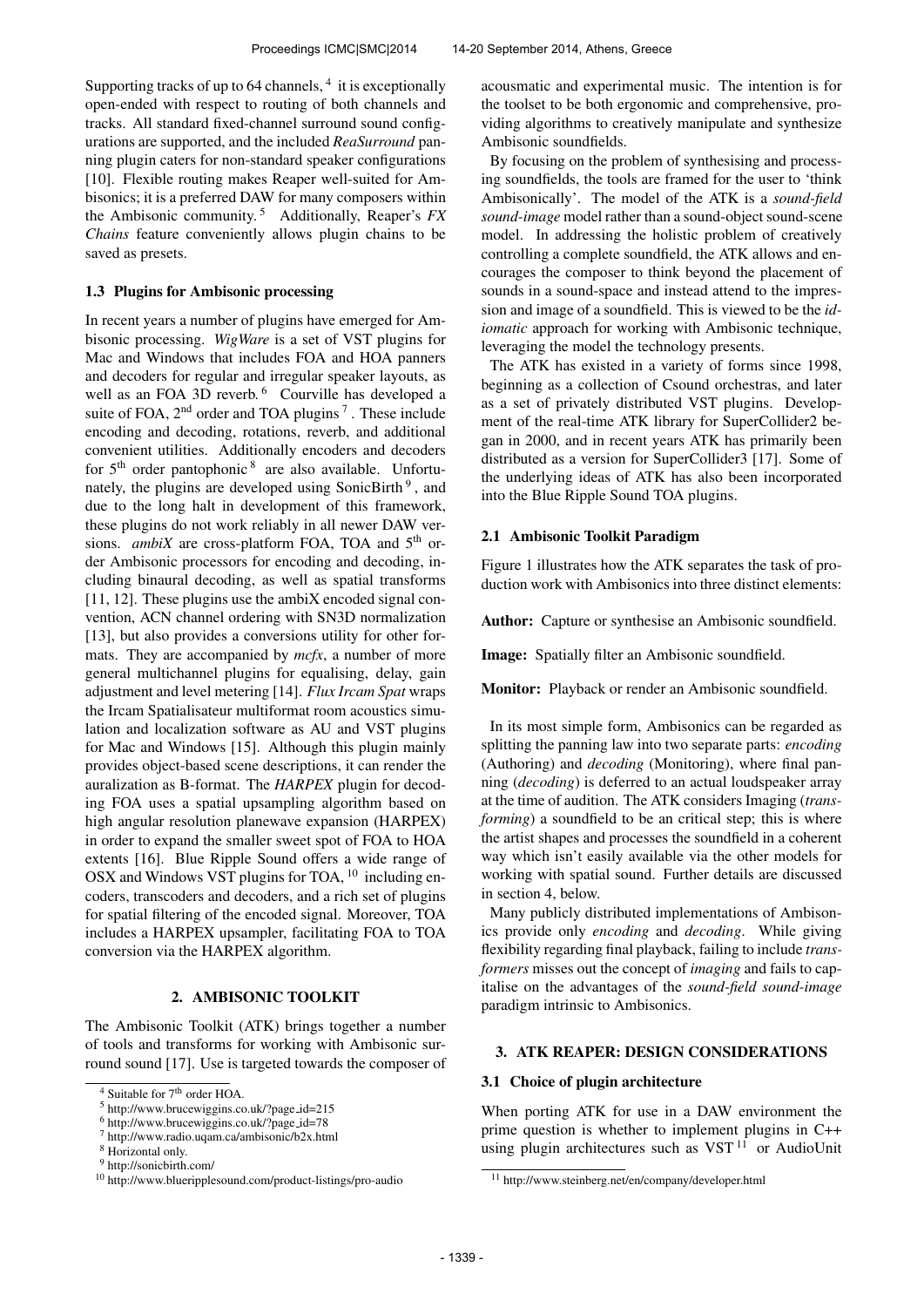

Figure 1: Ambisonic Toolkit Paradigm.

[18]. If doing this, it seems beneficial to use a intermediate library such as Faust [19], Juce  $12$  or wdl-ol  $13$ , but it will still require substantial overhead in terms of having to compile and test the plugins for multiple processors and platforms. At the same time the plugins are vulnerable to future changes in OS and plugin platforms.

JSFX is a text-based scripting language for programming audio-oriented effects compiled on the fly for Cockos Reaper. <sup>14</sup> Using JSFX for Reaper there is no need to compile, and plugins immediately work with all platforms and processors supported by Reaper. Maintenance of the plugins are not expected to be demanding, as Reaper itself will take care of future changes to underlaying architectures. Using JSFX has been speeding up the development process substantially, and development has been able to primarily focus only on the specific processing and interfacing. One disadvantage is that graphics in plugins with custom GUIs seem to be demanding on system resources, and the program indicate major CPU overhead when plugin GUIs are open. However, once the GUI window is closed, the plugins do not seem to require any extra processing resources.

#### 3.2 Coordinate systems and encoding conventions

Within the spatial audio community several coordinate system conventions are being used in parallel. Theory on Ambisonics generally assume the same coordinate system conventions as acoustics, with the  $x$ -axis pointing forward,  $y$ -axis to the left, and the  $z$ -axis pointing upwards. Spherical coordinates also follows standard mathematical conventions, with 0° azimuth being forward, and angles increasing in the anti-clockwise direction so that 90◦ azimuth is to the left. Positive elevation is upwards. This is the coordinate system convention used by ATK for SuperCollider

SpatDIF use a navigation-based coordinate system with x-axis to the right and, y-axis pointing forward, and z-axis pointing upwards. Azimuth is  $0^{\circ}$  in the forward direction, and angles increase clockwise so that 90◦ azimuth is to the right. Positive elevation is upwards [4].

There are also several conventions for how encoded Ambisonic signals are represented. B-format recordings made with one type of encoding and played back using another will have severe mismatches in amplitude levels and channel order.

Classic *Furse-Malham* encoding (FuMa) can be used for up to third order signals, and at present appears to be the preferred representation in musical applications. FuMa format signals adhere to acoustics coordinate conventions. The W component is the pressure (omni or mono) component of the signal,  $X$  is the pressure gradient component in the forward-backwards direction,  $Y$  is the pressure gradient component in the left-right direction and  $Z$  is the up-down pressure gradient component. FuMa encoding is the preferred format for all of the Ambisonic plugins discussed in section 1.3, except for the *ambiX* suite. Additionally, recordings made using classic Soundfield microphones also use FuMa encoding. To ensure interoperability with these and other sources, processors, and plugin suites, ATK for Reaper uses FuMa FOA signals throughout.

Cartesian coordinates are avoided throughout the plugin suite, as ATK for Reaper strives to provide a consistent and intuitive interface towards parameters regardless of whether the user is accustomed with acoustics or navigational coordinate systems. Whenever possible the plugins offer graphical user interfaces to avoid ambiguities.

Due to current limitations in the Reaper JSFX API, there are some considerations to be made with respect to description of azimuths. The desired behaviour is that azimuths increase anti-clockwise. At the same time it is also preferable that for sources coming from the front half circle, moving the azimuth slider to the right results in the direction of the sound also moving clockwise to the right, similar to what happens when moving a regular stereo pan pot. The Harpex and Blue Ripple plugins both functions this way. In order to achieve this, horizontal azimuth sliders will need to be implemented with increasing values to the left. This is however currently not supported in Reaper JSFX, and for the time being ATK for Reaper uses azimuth values described according to a navigational coordinate system. If Reaper in the future is updated to support sliders with increasing values to the left, this design decision is likely to be reconsidered, and changed to use acoustic conventions.

#### 3.3 Graphical user interfaces in spatial transforms

When a mono source is encoded and the resulting B-format signal is exposed to subsequent matrix-based spatial trans-

<sup>12</sup> <http://www.juce.com/about-juce>

<sup>13</sup> <https://github.com/olilarkin/wdl-ol>

<sup>14</sup> <http://www.reaper.fm/sdk/js/js.php>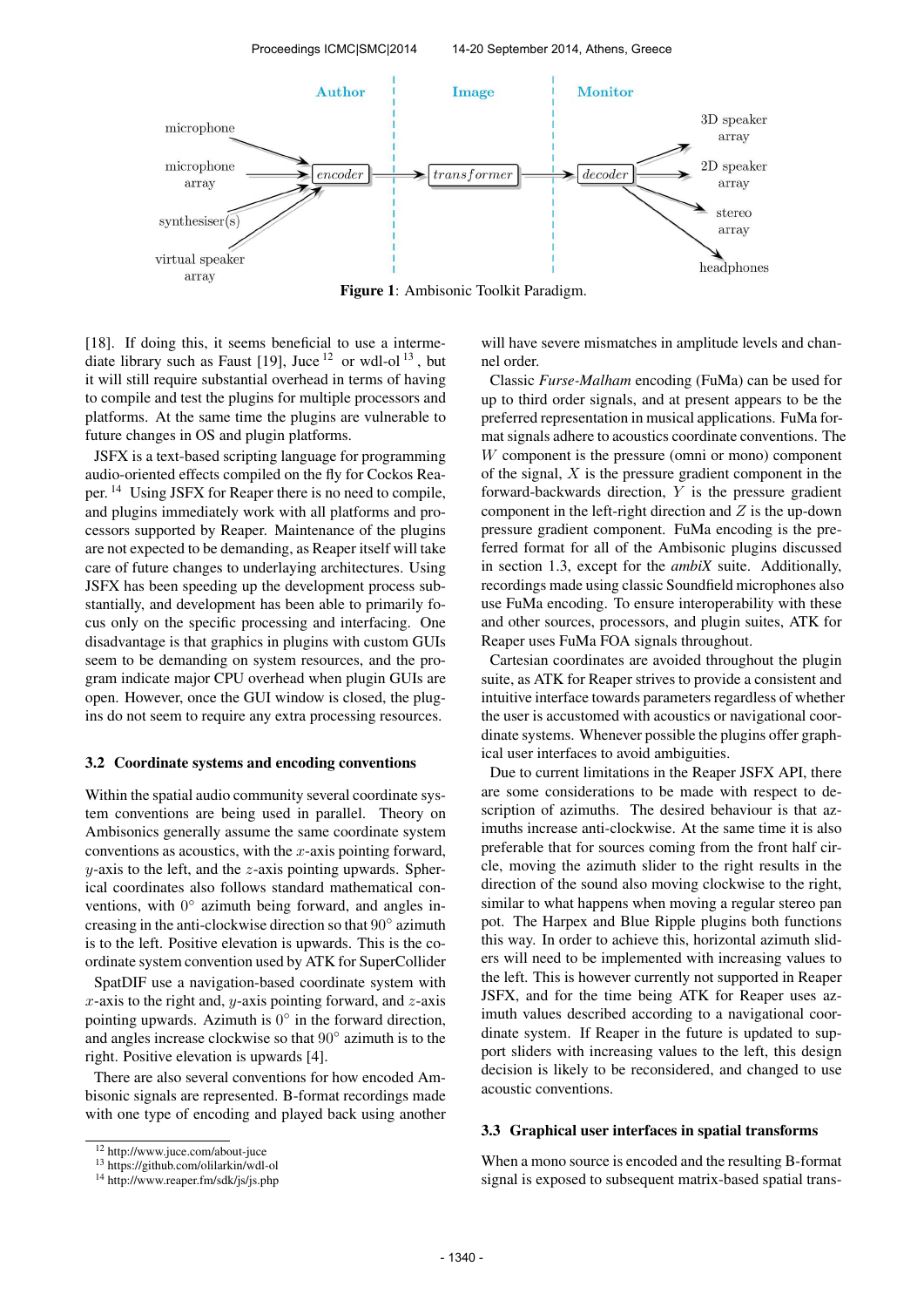forms as discussed in section 4.2, the resulting B-format signal  $W, X, Y, Z$  relates to the original mono signal  $s(t)$ as:

$$
W(t) = k_w s(t)
$$
  
\n
$$
X(t) = k_x s(t)
$$
  
\n
$$
Y(t) = k_y s(t)
$$
  
\n
$$
Z(t) = k_z s(t)
$$
\n(1)

The four coefficients  $k_{w,x,y,z}$  indicates four degrees of freedom, and relates to gain g, azimuth  $\phi$ , elevation  $\theta$  and the degree of directness  $\gamma$  (versus omnipresence, as discussed in section 4.2.2) as:

$$
k_w = g \sqrt{\frac{1 + \sin(\gamma)}{2}}
$$
  
\n
$$
k_x = g \sqrt{1 - \sin(\gamma)} \cos \phi \cos \theta
$$
  
\n
$$
k_y = g \sqrt{1 - \sin(\gamma)} \cos \phi \sin \theta
$$
  
\n
$$
k_z = g \sqrt{1 - \sin(\gamma)} \sin \phi
$$
  
\n(2)

It follows that if the coefficients  $k_{w,x,y,z}$  of the transformed signal are known, gain, azimuth, elevation and directness can be calculated as:

$$
\phi = \operatorname{atan2}(k_y, k_x)
$$
  
\n
$$
\theta = \operatorname{atan2}(k_z, \sqrt{k_x^2 + k_y^2})
$$
  
\n
$$
g = k_w \sqrt{\frac{2}{1 + \sin \gamma}}
$$
  
\n
$$
\gamma = \arcsin\left(\frac{2k_w^2 - (k_x^2 + k_y^2 + k_z^2)}{2k_w^2 + (k_x^2 + k_y^2 + k_z^2)}\right)
$$
\n(3)

The graphical user interface (GUI) for several of the ATK for Reaper plugins use equation 3 directly to illustrate the effects of the applied spatial transform. A group of hypothetical sources (as planewaves) are placed at equidistant angles around the horizontal plane. These are subsequently processed via the specified transform, and the GUI then displays the transformed prototype source image state.

The soundfield hemisphere is viewed from above. *Gain* level for the transformed sources is indicated by colour hue, with  $0 dB$  being orange. Signals with increased gain become red, and signals with reduced gain venture towards green and blue. This can be seen in figure 6. The representation of *azimuth* is straight-forward. *Elevation* is indicated by adjustments to lightness and saturation, as well as slight alterations of radius. Additionally, distance from the centre of the hemisphere is reduced with increasing elevation, as seen in figure 2.

With decreasing *directness*(directional definition) the circle grows in size, moves towards the origin, and becomes increasingly transparent. In this way the visualisation helps communicate that an omnipresent source does *not* sound as a 'focused source' located in the centre. <sup>15</sup> This is a common misrepresentation found in 'hockey puck' surround panners. Rather, the sound will appear to be arriving from *all* directions. The representation of less directional sources can be seen in figures 3-5.

Depending on the plugin, one or more bright blue knobs in the GUI can be used to control azimuth and degree of transformation.

### 4. ATK REAPER: THE SUITE OF PLUGINS

ATK for Reaper is implemented as a set of Reaper JSFX source files, one for each plugin. A shared library file containing mathematical constants and conversions, matrix operators and graphics calls used by several of the plugins, ensures a DRY (Don't Repeat Yourself) programming approach. Plugins are sorted into subfolders by categories *Encode*, *Transform* and *Decode*, making it easy for the user to understand the scope of each of the plugins–and understand their roles within the ATK production flow paradigm. The following sections describe these.

### 4.1 Encoders

Most users approaching Ambisonics are usually presented with two avenues to author an Ambisonic soundfield: capture a natural soundfield directly with a Soundfield microphone, or author a planewave  $16$  from a monophonic signal. The ATK provides a much wider palette of authoring opportunities.

## *4.1.1 Basic Encoders*

The *Omni* plugin encodes a mono signal as an omnidirectional soundfield. This can be regarded in two ways: a soundfield with no directional information,  $17$  or a soundfield with an infinite number of planewaves arriving in all directions at once. In a well aligned damped studio environment, this usually sounds 'in the head'. In concert hall listening it usually appears as omnipresent.

A number of planewave encoders are included in the ATK. The *PlaneWave* plugin provides classic encoding of a mono source as a planewave, where the arrival direction (azimuth and elevation) can be set. The *Stereo* plugin encodes stereo left and right channels as two planewaves coming from left and right; the angular spread between the two waves is parameterised. Additional trans-coders are provided for a number of fixed-channel distribution formats: *Quad*, *5.0* and *7.0* for the standard ITU layouts, and *Pantophonic* for 2D and *Periphonic* for 3D arrays.

Perhaps the most *idiomatic* Ambisonic encoder is the ATK's *AtoB*, which provides a powerful method for constructing full, complex soundfields via A-format encoding. <sup>18</sup> The user supplies four separate but related signals to be distributed equally throughout the three dimensions of the soundfield. These signals may either be synthesised or captured by microphones. In FOA, A-format can be visualised as a tetrahedral sampling of the soundfield.  $^{19}$  A

<sup>15</sup> Interior array 'focused sources' are only possible with very high order HOA or WFS.

<sup>16</sup> Planewave encoding is the classic Ambisonic panning technique. <sup>17</sup> Following the omnidirectional encoder with a *transformer* that adds

*directness* is expected for most uses. <sup>18</sup> The A-format encoder is a simple matrix and does not apply the frequency dependent coincidence compensation filters found in the Soundfield microphone [7].

 $19$  Up to  $3<sup>rd</sup>$  order HOA various Platonic solids may be used to sample the soundfield.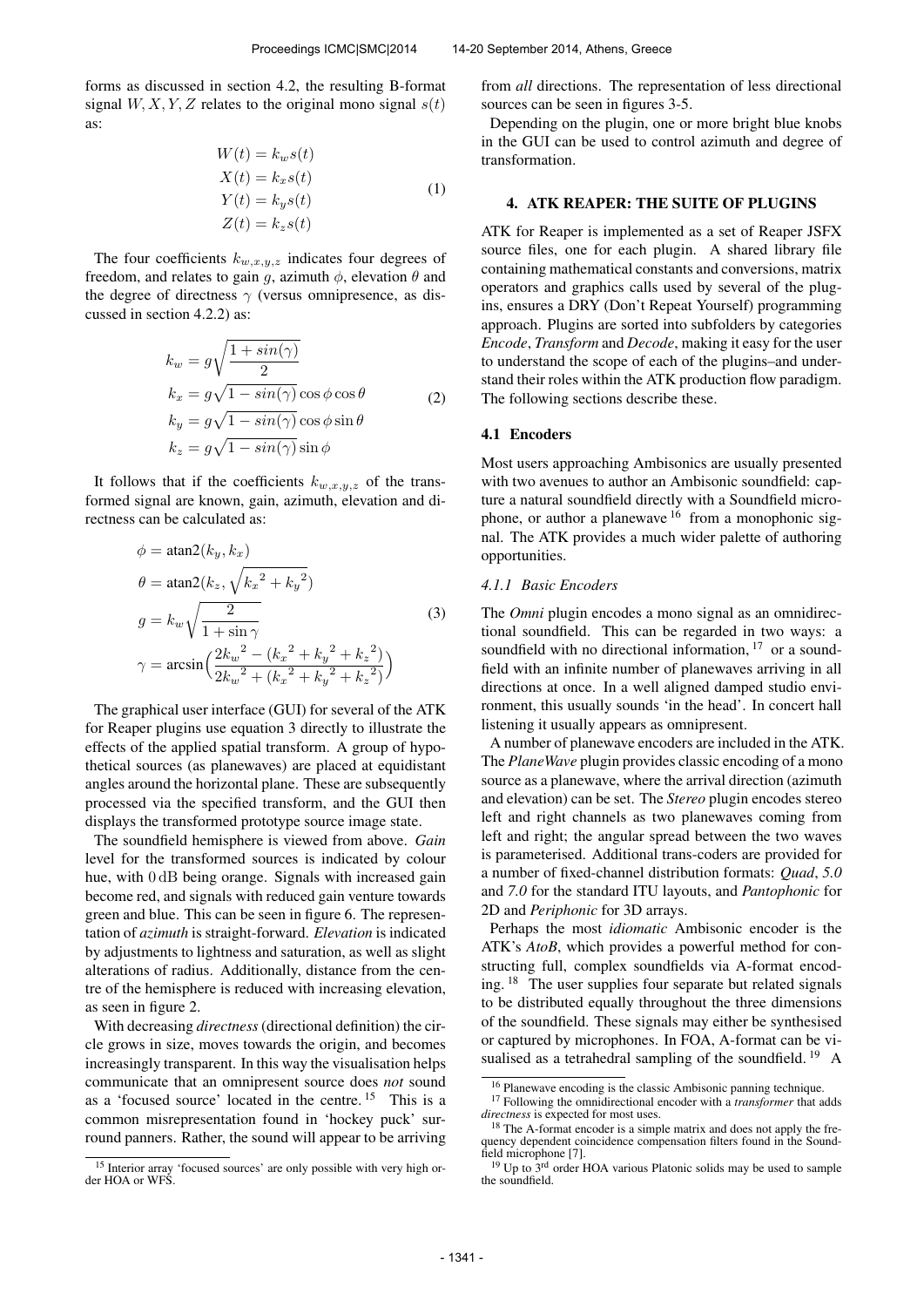variety of tetrahedral orientations are made available.

### *4.1.2 Advanced Encoders*

A few encoders remain to be ported from ATK for Super-Collider: The *PseudoInverse* encoding technique provides a great deal of flexibility, and can be used with both microphone arrays and synthetic signals. In the absence of a Soundfield microphone, this encoding technique gives the opportunity to deploy real-world microphone arrays (omni, cardioid, etc.) to capture natural soundfields. *ZoomH2* adapts *PseudoInverse* for this popular portable recorder.

The final class of encoders remaining to be ported require convolution. These include *Super*, the classic 'super stereo' method for encoding stereophonic signals. The *UHJ* encoder offers access to numerous published recordings for periphonic (2D) audition. *Spread* encodes a monophonic signal by smoothly rotating the signal across the soundfield by frequency where *Diffuse* randomises the phase of the incoming monophonic signal to create a diffuse field. Along with *AtoB*, these last two are regarded as the primary 'full' soundfield encoding tools to be found in the ATK.

We look forward to adding all these encoders soon in the JSFX distribution.

### 4.2 Imaging transforms

For the artist, the real power of the ATK is found in the imaging transforms. These are spatial domain filters which reorient, reshape or otherwise spatially filter an input soundfield. As discussed in section 1.3, there are other plugin libraries available for spatial transforms. The ATK provides a much wider and comprehensive toolset.

As described earlier and illustrated in figure 1, it is expected that Authoring (*encoders*), will be followed by Imaging (*transformers*). One can regard this as augmenting the panning law of the initial encoding. For example, an omnidirectional or diffuse soundfield may be 'pushed' into a planewave arriving from a single direction. Or, conversely, the directivity of a soundfield composed of planewaves arriving from many directions may be collapsed to a directionless (omnidirectional) field.

# *4.2.1 RotateTiltTumble*

The *RotateTiltTumble* plugin provides multi-axes FOA rotations, with *Rotation*, *Tilt* and *Tumble* <sup>20</sup> applied in the sequence indicated by the plugin name. If the user wishes to change the order of rotations, it is possible to daisychain two or more instances of the plugin. Rotation does not affect directivity of the signal. The screenshot in figure 2 demonstrates how variations in saturation, lightness and radius of the displayed transformed sources serve to illustrate their vertical position. The separate effect of the *Tilt* and *Tumble* transformations is indicated by the two blue planes in the interface.

### *4.2.2 Direct and DirectO*

The *DirectO* plugin (figure 3) adjusts the directivity of an FOA soundfield across the origin. It is a spatial low-pass



Figure 2: Rotate, Tilt and Tumble transform.



Figure 3: DirectO transform plugin interface.

filter; with with an increasing degree of transformation, the soundfield becomes less directional, and with a transform of 90° the soundfield becomes omnipresent.

Similarly, the *Direct* plugin (figure 4) adjusts the soundfield directivity across across a plane specified by the user.

### *4.2.3 FocusPressPushZoom and Dominate*

The *FocusPressPushZoom* plugin provides a unified interface to four different spatial transforms: *Focus*, *Press*, *Push* and *Zoom*. These primarily differ in the directional response of the target planewave and the scaling of gain across the soundfield. The amount of spatial transform is expressed as a soundfield *distortion angle* <sup>21</sup> in the range from  $0^\circ$  to  $90^\circ$ . At  $0^\circ$  no distortion is applied. At  $90^\circ$ all four transforms collapse the soundfield to a planewave arriving from the direction of interest specified by *azimuth*

<sup>20</sup> Yaw, Roll, and Pitch

<sup>&</sup>lt;sup>21</sup> Auditioned as a warping of the soundfield.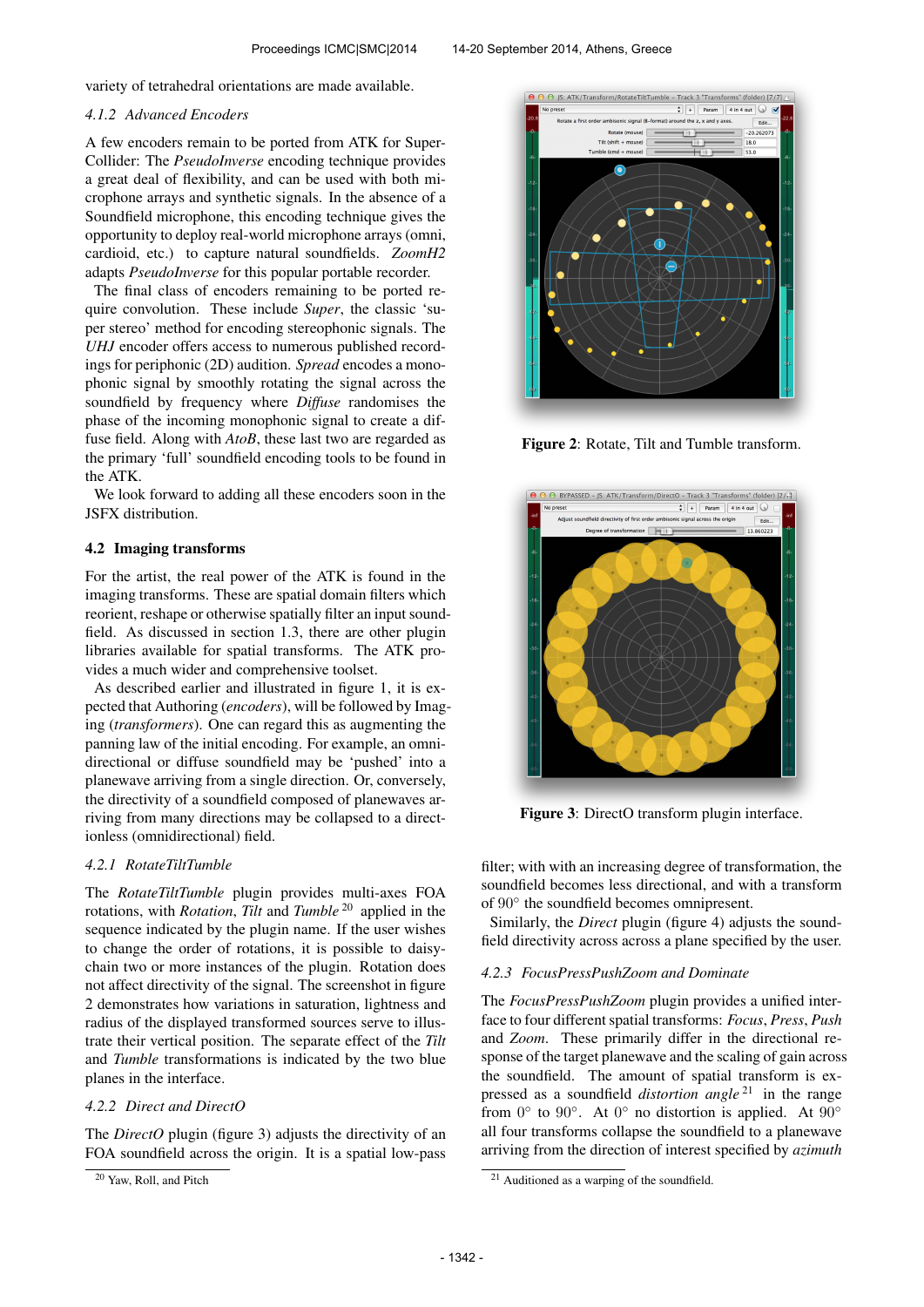

Figure 4: Direct transform plugin interface.

and *elevation*. These transforms fall into two groups.

*Focus* and *Zoom* are dominance related transforms and can be described as 'emphasising' elements in the direction of interest. The directional response of the target planewave (*distortion angle* 90°) is a cardioid. This means that gain opposite the direction of interest is reduced. *Focus* maintains the gain forward at 0 dB. *Zoom*, however, increases gain in the direction of interest and maintains gain perpendicular to this direction.

*Press* and *Push*<sup>22</sup> act differently. Rather than emphasising elements in a target direction, all are 'pressed' or 'pushed' towards the direction of interest. Where the target for *Focus* and *Zoom* is a cardioid, the target for this second group is an omnidirectional response. As a result, the gains of all elements are maintained to a similar level and gathered toward the direction of interest. With all four transforms available in the same plugin it becomes easy to explore spatial expressive quality as part of the creative process. GUIs for two can be seen in figures 5 and 6.

The *Dominance* plugin increases the gain of elements in the direction of interest while decreasing gain opposite. With the JSFX plugin *directional gain* can be boosted by up to 24 dB. While the *Focus*, *Press*, *Push*, and *Zoom* transforms do not generally have a significant impact on the overall sound level of the soundfield, *Dominance* can result in major alterations to sound levels. For this reason, and the difference in the way the amount of soundfield transformation is specified (gain in dB vs. distortion angle in degrees), the *Dominance* transform is implemented as a separate plugin.

### *4.2.4 Mirroring*

The *Mirror* plugin mirrors the soundfield across an arbitrary plane, while the *MirrorO* plugin mirrors the soundfield through the origin.



Figure 5: Push transform plugin interface.

## 4.3 Near-field effects

*Proximity* facilitates the introduction of the proximity effect to encoded signals. The proximity effect can be an important contributor to perceptions of nearness. At extremes, the proximity effect introduces a strong bass boost, requiring careful handling. Distance is described in meters, and to prevent bass boost from getting out of hand, the lower limit is set to  $10 \text{ cm } (0.1 \text{ m})$ .

Nearfield compensation (NFC) is implemented via the *NearFieldCompensation* plugin, and facilitates the reduction or removal of the proximity effect from encoded signals. NFC is usually used in conjunction with decoders to compensate for the distance of loudspeakers on playback in loudspeaker rigs with a smaller diameter. For the artist, NFC can also be used to reduce the proximity effect found in nearfield natural recordings.

*Proximity* and *NearFieldCompensation* respectively apply an integrator or high pass filter to the first order components of the encoded signal. <sup>23</sup> The *Proximity* filter undoes *NearFieldCompensation* given the same distance argument.

### 4.4 Audio Effects and Ambisonics

Spatial information is encoded in balance and phase relations between the four channels of a B-format signal. Processing one or more of the B-format channels using an audio effect which modifies gain and phase relations will most likely disrupt or otherwise distort the encoded spatial information. In most cases this is un-desired. The ATK provides a remedy through the use of a pair of plugins, *BtoA* and *AtoB*.

Native B-format signals are processed using familiar audio effects by first converting to A-format. Figure 7 illustrates the appropriate network. The *BtoA* plugin decodes

<sup>22</sup> Two novel spatial transforms, at present found only in the ATK.

 $^{23}$  A 1<sup>st</sup> order high pass filter is the reciprocal of a 1<sup>st</sup> order integrator.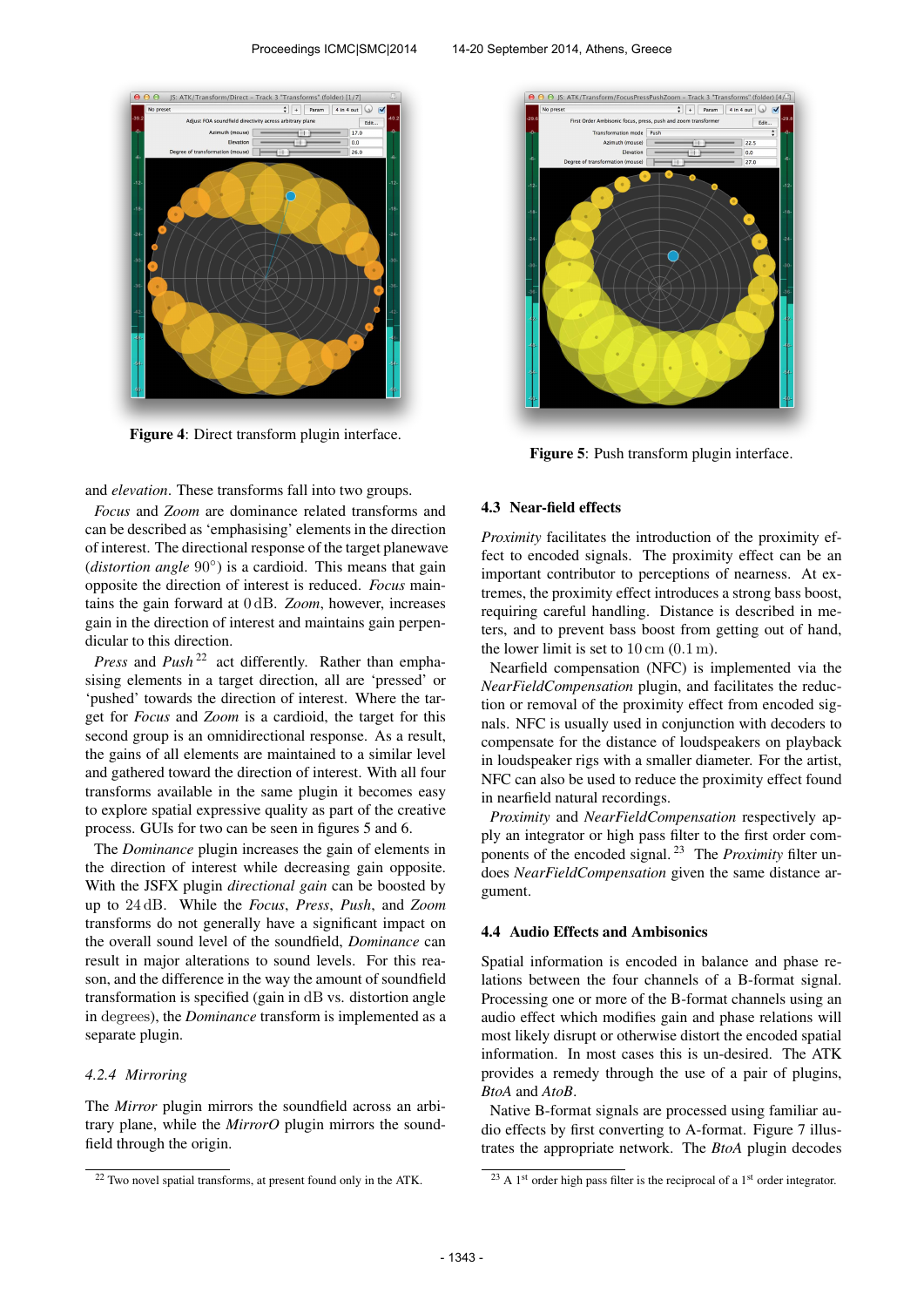

Figure 6: Zoom transform interface.



Figure 7: Process effects in A-format.

to A-format, while *AtoB* re-encodes into B-format. Spatial information is preserved (or modified) in a similar way as effects processing with two-channel stereo.

The *Omni* mono signal encoder in conjunction with the network illustrated in figure 7 can also be used to synthesise interesting soundfields. Each of the effects units should be tuned with slightly different parameters to ensure an active soundfield for this application.

#### 4.5 Decoders

Perhaps one of the most celebrated aspects of the Ambisonic sound technique has been its design as a hierarchal reproduction system, able to target a number of varying loudspeaker arrays. The ATK provides a wide palette of optimised decoders.

The *Mono* virtual microphone decoder returns a single channel, and can be used to 'listen in' to the soundfield at the specified azimuth and elevation. <sup>24</sup> The *Stereo* decoder returns a pair of virtual microphones. Virtual microphone polar patterns may be specified for both decoders.

Surround array decoders are included in a number of forms. *Quad* is an optimised quadraphonic decoder with variable loudspeaker angle, *5.0* uses Wiggins optimised ITU 5.0

decoders [20], *Pantophonic* is a regular 2D polygon decoder and *Periphonic* is a regular cylindrical decoder for 3D dual ring. *Diametric* is Gerzon's classic decoder suitable for varied periphonic and pantophonic loudspeaker arrays [21]. While regular decoders are suitable for many users, diametric decoding enables the greatest flexibility, and allows the design of substantially varying semi-regular arrays suitable for a wide variety of playback situations. Meeting all the criteria outlined by Gerzon to qualify as Ambisonic, this decoder is a good choice for full 3D critical studio listening.

The above surround decoders supports several modes. A two-band psycho-acoustically optimised decoder is returned by *dual*, the optimum choice for small scale studio or domestic settings [22]. Suitable for mid-scale arrays is the *single* (aka 'energy') decoder. 'Controlled opposites' decoding (aka 'in phase') is returned by *controlled*, and may be preferred for large scale arrays. The *velocity* setting returns 'strict soundfield' (aka 'basic') decoding. <sup>25</sup>

The *UHJ* decoder and binaural decoders, using measured and synthetic HRTFs, require kernel convolution. These remain to be ported. While the virtual microphone stereophonic decoder is very easy and convenient, for production work the authors advise using the *UHJ* decoder once the port has been accomplished.

### 5. DISCUSSION

While there is a well-established workflow for stereo on DAWs, options have been more limited when working with Ambisonics. From a compositional viewpoint, Ambisonic field recordings sometimes can leave the sonic artist with an impression of 'take it or leave it', as the sound image can be both spectrally and spatially quite 'full'. ATK for Reaper brings both a comprehensive composition workflow model, the *sound-field sound-image* paradigm, and a set of versatile tools for working with Ambisonics to the DAW environment. The imaging tools available allow soundfield imaging to become part of a compositional language: naturally recorded 'too full' soundfields can be reduced and controlled to fit a creative context, 'too small' synthetic generated material can be expanded.

In addition to Reaper's flexible channel routing and signal flow, the *FX Chains* preset plugin chain feature accommodates the ATK's design paradigm very well, and allows the user to assemble more complex Ambisonic signal processing by cascading a number of ATK plugins. These can then be saved as *FX Chains* to be used again. A quadraphonic decoder with nearfield compensation is a simple example. The user would create an *FX Chain* consisting of: *NearFieldCompensation*→*Quad*. A more complex example could be a 'custom DAFX' mono encoder. Expanding on the network illustrated in figure 7: *Omni*→*BtoA*→DAFX→*AtoB*→*Push*→*Proximity*. As a saved *FX Chain*, this DAFX processor-panner then becomes available throughout a user workflow, and mirrors the method found in ATK for SuperCollider. Similarly, favourite DAFX processes used in stereo workflows

<sup>&</sup>lt;sup>24</sup> This can also be thought of as extracting a monophonic feed from a soundfield, e.g., a natural soundfield recording, in a direction of interest.

<sup>&</sup>lt;sup>25</sup> Usually not preferred for FOA in most cases.